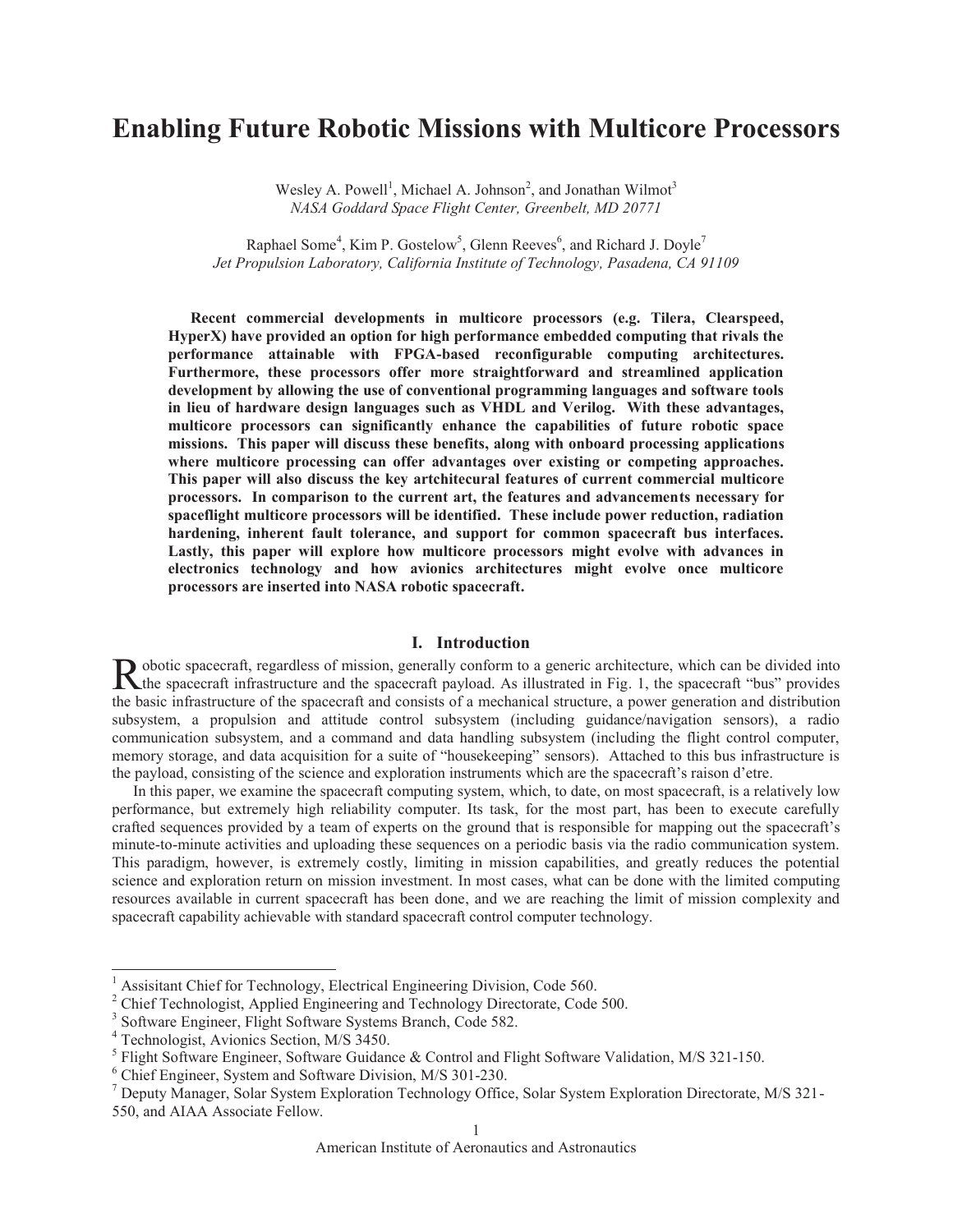Demands for onboard computing will be significantly increased for many future National Aeronautics and Space Administration (NASA) robotic space missions. This is largely driven by the fact that increases in instrument sensor data rates are not being matched by increases in downlink bandwidth. In addition, future mission concepts call for autonomous decision making which further drives onboard processing needs.

Several options currently exist for onboard computing, offering varying levels of performance. Radiation hardened spaceflight processors such as the BAE RAD750 are based on PowerPC processors and offer performance up to 240  $MIPS^{[1]}$ (million instructions per second) range. Other vendors offer multiple unhardened



**Figure 1. Robotic Spacecraft Architecture.** 

PowerPC processors with various redundancy schemes, which offer increased performance at the expense of power and programming complexity. For applications requiring less performance and lower power, processors embedded with a System-On-a-Chip (SOC) are a viable approach. With this approach, moderate performance processors such as LEON and ARM variants, or lower performance processors such as MISC, can be implemented either in radiation hardened application specific integrated circuits (ASICs) or field proigrammable gate arrays (FPGAs). Applications for these processors are typically coded with high-level software languages, and with the exception of the lower performance processors operate on real-time operating systems such as VxWorks or RTEMS (Real-Time Executive for Multiprocessor Systems).

For high performance onboard digital signal processing applications, processing can be implemented directly within the logic of a radiation hardened FPGA such as the Actel RTAX series or the Xilinx Virtex-5QV or, alternatively, an ASIC. With this approach, performance in excess of 300 GOPS (billion operations per second) is possible on a single FPGA device<sup>[2]</sup>. While several high-level tools exist that allow rapid modeling of these applications, the actual coding is typically done using a hardware description language such as VHDL (Very High Speed Integrated Circuit Hardware Description Language) or Verilog.

In general, across all processing options, there is a trend where one can trade performance for application development complexity. Current radiation hardened spaceflight processors are limited in performance, but offer a relatively simple application development process using common software programming languages and operating systems. Radiation tolerant processors in redundant configuration offer higher performance and can use these tools and operating systems, but require added complexity to handle voting mismatches and resynchronization. FPGA or ASIC based computing provides very high performance, but at the cost of a complex application development process using hardware description languages.

A radiation hardened multicore processor is an attractive alternative to these approaches that could provide increased performance for future processing requirements and allow application development using standard software languages and tools. With the emergence of commercial multicore architectures and radiation hardened integrated circuit design libraries, such a device is now feasible.

Commercial industry adopted multicore processor architectures after it proved difficult to push operating frequencies above a few Gigahertz. To circumvent this limitation, these processors use multiple cores operating at a lower frequency. Multicore architectures should be viable well into the future as improvements in semiconductor fabrication technologies (reducing feature sizes) will allow an increasing number of processing cores to be implemented on a single device. As a point of reference, the Tilera TilePro64 multicore processor offers a theoretical maximum of 384 GOPS[3] (billion operations per second). However, multicore processors do present some challenges as developing software that can fully utilize the processing resources can be difficult. There is, at present, a lack of parallelizing compiler support and tools that can optimally allocate threads across multiple processors. Furthermore, the achieved processing performance can be very sensitive to memory locality as off-chip memory access can incur significant performance penalties.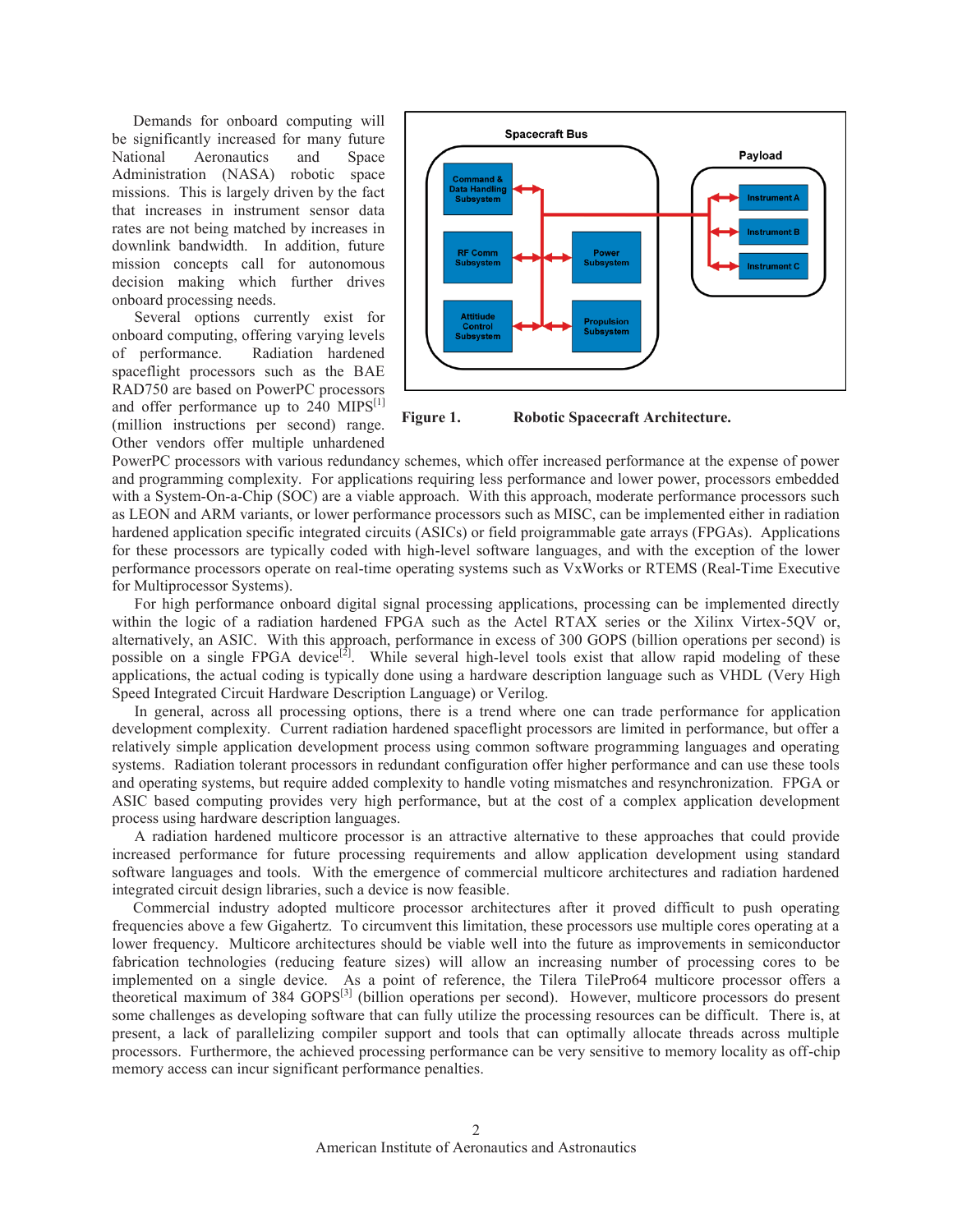# **II. Classes of Multicore Applications**

Multicore processors are well suited for applications that allow the computation to be distributed among multiple processing nodes. We call out one category – general spacecraft computing – and three special application classes— Short-Duration Real-Time Burst Calculations, High-throughput Science Data Processing, and Intensive Search-Based Reasoning— that seem particularly amenable to future multicore processor-based spaceflight systems. The latter three also seem well-suited for implementation via other processing technologies (e.g. FPGAs). Characteristics of these application classes are documented in Table 1. The following discussion identifies examples of spaceflight systems within each application class.

| <b>Class of</b><br><b>Application</b>                                            | <b>Mission Applications</b>                                                                                                                                                                    | <b>Objective of</b><br><b>Computation</b>                                                                                                                                      | <b>Flight Computing Concept</b>                                                                                                                                                                                                       |
|----------------------------------------------------------------------------------|------------------------------------------------------------------------------------------------------------------------------------------------------------------------------------------------|--------------------------------------------------------------------------------------------------------------------------------------------------------------------------------|---------------------------------------------------------------------------------------------------------------------------------------------------------------------------------------------------------------------------------------|
| <b>Short-Duration</b><br><b>Real-Time Burst</b><br><b>Calculations</b>           | Science/Exploration: Entry,<br>Descent & Landing, non-<br>cooperative Autonomous<br>Rendezvous and Docking, real<br>time reaction to internal or<br>external science or<br>engineering stimuli | Achieve most robust<br>results within available<br>time constraints as<br>input to control<br>decisions                                                                        | High peak power needs;<br>significant margin for<br>remainder of mission;<br>stringent fault tolerance and<br>real-time requirements                                                                                                  |
| <b>High-throughput</b><br><b>Science Data</b><br>Processing                      | Science: High resolution<br>sensors, e.g., Synthetic<br>Aperture Radar (SAR),<br>Hyperspectral                                                                                                 | Downlink images and<br>products rather than<br>raw data                                                                                                                        | Distributed, dedicated<br>processors at sensors; perhaps<br>less stringent fault tolerance                                                                                                                                            |
| <b>Intensive Search-</b><br><b>Based Reasoning</b><br>(may be Non Real-<br>Time) | Science/Exploration: Mission<br>planning, fault management,<br>model-based reasoning                                                                                                           | Accomplish<br>opportunistic science;<br>mitigate execution<br>failures via contingency<br>planning; detect,<br>diagnose and recover<br>from faults and<br>unanticipated events | Multicore may be needed to<br>enable onboard capabilities<br>due to computational demands                                                                                                                                             |
| <b>General Spacecraft</b><br>Computing                                           | Core spacecraft functionality:<br>Telecom; file system;<br>commanding and sequencing;<br>attitude control;                                                                                     | All the functions<br>required to run a<br>spacecraft.                                                                                                                          | Utilize the capacity offered by<br>multicore; message-passing<br>and partitioning to achieve<br>fault containment regions.<br>Redundancy in cores allows<br>for fault recovery, multiple<br>algorithms to achieve the same<br>result. |

#### **Table 1. Classes of computation for spaceflight multicore applications.**

# **A. Short-Duration Real-Time Burst Calculations**

Gamma-ray bursts (GRBs) are intense flashes of gamma rays that occur several times daily and typically last for only a few seconds. The Swift spacecraft is dedicated to the study of gamma-ray burst science and exemplifies a scenario that requires autonomous detection of, and real-time reaction to, external (or internal) stimuli.

As illustrated in Fig. 2, Swift is comprised of three instruments, each operating in different wavelengths— the Burst Alert Telescope (BAT), the X-ray Telescope (XRT), and the Ultraviolet/Optical Telescope (UVOT). Once the wide field-of-view detectors on BAT detect a GRB, the spacecraft must be repointed to align the other two narrower field-of-view telescopes with the event. Short GRB durations and their unpredictable times of occurrence render a human-in-the-loop architecture ineffectual. Instead, a high-throughput onboard data processing system determines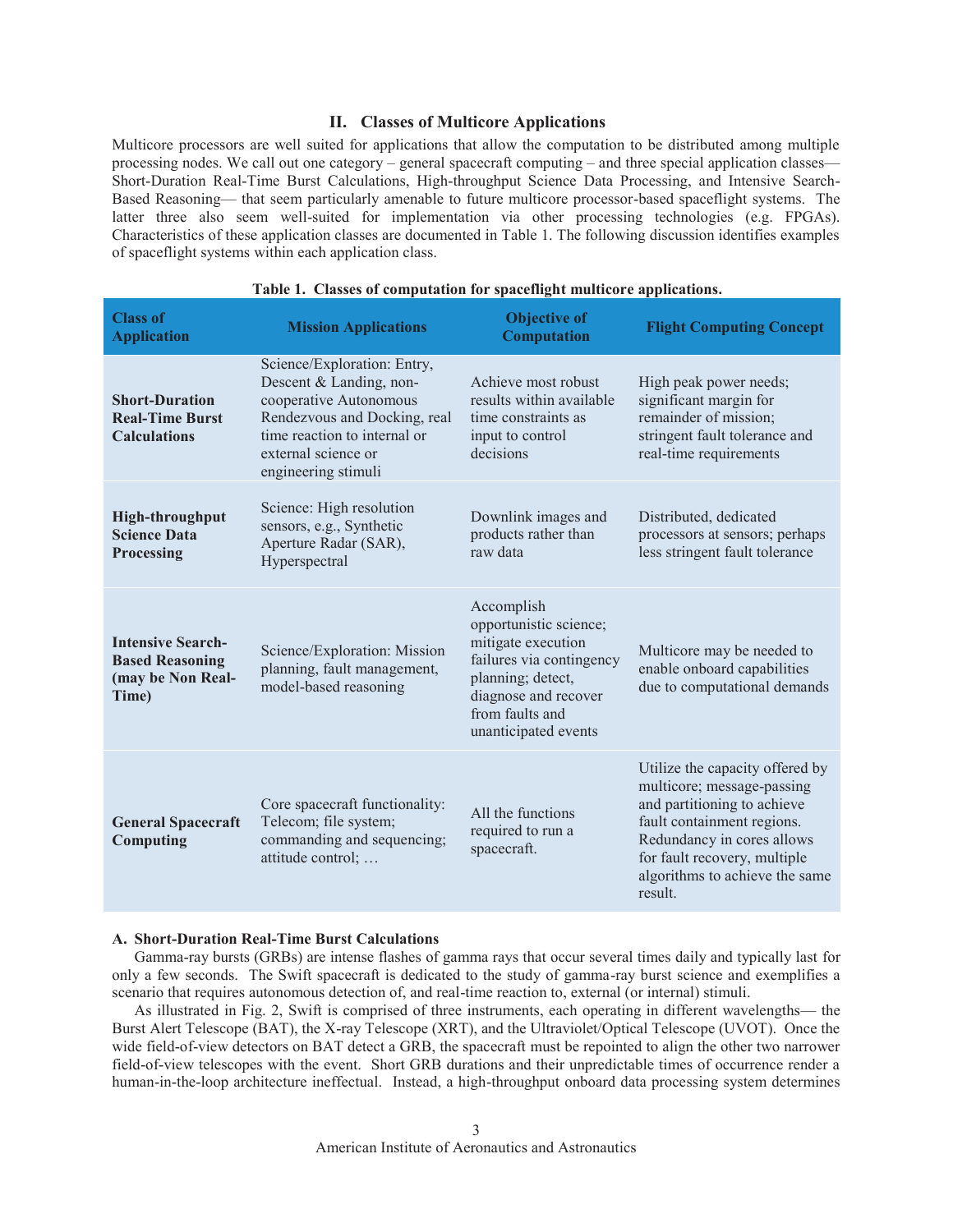the location of the burst and autonomously reorients the spacecraft to bring the burst area into the XRT and UVOT fields-of-view[4].

Depicted in Fig. 2, entry, descent, and landing (EDL) is another autonomous spaceflight capability that requires significant burst processing capability. Mission success hangs in the balance of a successful EDL sequence, and for destinations such as Mars, light-time delay forces the question of autonomy. Increasingly, EDL algorithms are vision-based algorithms that involve, e.g., identifying and tracking terrain features to avoid hazards and achieving pinpoint landing accuracy. Future proximity operations concepts for primitive bodies missions also are expected to make heavy use of vision-based algorithms. As a rule, these algorithms are computationally intensive and push beyond a general-purpose processor level of capability. The



**Figure 2. Swift Spacecraft.** 

Autonomous Landing and Hazard Avoidance Technology (ALHAT) project within the Exploration Technology Development and Demonstration Program (ETDDP) has benchmarked a set of Lidar-based algorithms for a lunar lander as requiring approximately two more orders of magnitude flight computing capacity than had been baselined.

Applications in the burst calculation class are typically mission-critical. To the extent they are performing calculations within a limited timeframe as input to control decisions, they have the most stringent fault tolerance requirements.



**Figure 3. Entry, Descent, and Landing Concept of Operations.** 

#### **B. High-Throughput Science Data Processing**

Long-standing race conditions exist between capabilities for sensors and instruments to collect data and capabilities to efficiently communicate and meaningfully process that data. The throughput of modern science instruments can be astounding. The HyspIRI (Hyperspectral Infrared Imager ) instrument is projected to collect 3.2 terabytes per day while the DESDynI (Deformation, Ecosystem Structure, and Dynamics of Ice) synthetic aperture radar (SAR) instrument is projected to collect 4.9 terabytes per day, to cite just two examples. Such high data throughput can challenge downlink capabilities even for Earth orbiters. However, multicore offers the possibility to trade downlink capacity with onboard computing capacity; specifically, to generate appropriate onboard science data products (e.g., images, advance statistical summaries of raw data) with smaller data footprints that can fit within downlink limitations. Figure 4 depicts a notional onboard processing flow for hyperspectral image data that could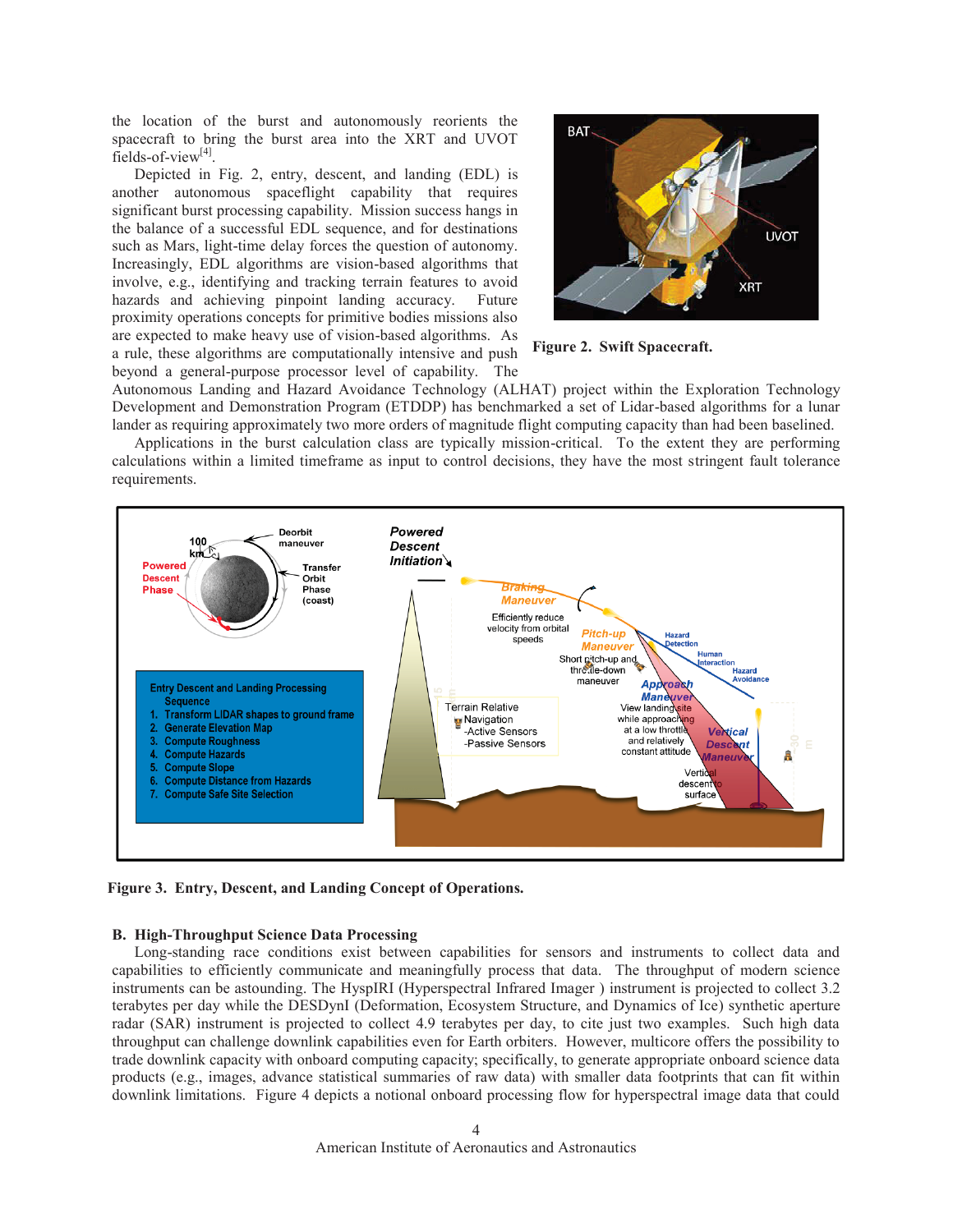be implemented via multicore computing. Multicore support for this application class would likely involve decentralized, dedicated processing at the instrument, with less stringent fault tolerance requirements than for core spacecraft functions. To summarize, multicore opens up the trade space to offer more flexibility in finding suitable system solutions among flight computing, science instrument data throughput, and downlink capabilities.



**Figure 4. Hyperspectral Image Processing** 

## **C. Intensive Search-Based Reasoning**

Autonomous functions on future space missions can be expected to become more common and necessary, especially for deep space missions, as flight systems venture further into remote environments that are at least partly unknown. Multicore flight computing will have a role to play to support certain onboard model-based, searchintensive reasoning capabilities such as planning, scheduling and resource management, as well as fault management. As an example, multicore can increase the very pace of a mission by improving the so-called thinking-to-driving ratio of Mars rovers. Currently, for *Spirit* and *Opportunity*, that ratio has been approximately 15:1. In other words, during mobility periods, the Mars Exploration Rovers are "thinking" much more than they are moving. With multicore, that ratio can approach 1:1, or ideally, the rover "thinks" while it moves. Such onboard computing capacity has implications for science: processing navigation images for interesting science signatures while traversing; and for fault management: more frequent collection and processing of navigation images for hazards or fault conditions. More generally, future flight systems will increasingly have need for fail-operational fault management, rather than traditional fail-safing, to grapple with challenging operational environments and/or severe mission duration constraints. Multicore can support the implied computations..

#### **D. General Spacecraft Computing**

This class of software currently comprises the majority of software on a spacecraft and includes functions such as telecom, resource and device control, attitude control, power switching, file system management, commanding and sequencing, and a myriad of other activities necessary to keeping a spacecraft operating. In many instances, these activities are programmed as threads that communicate and coordinate through message passing interfaces, allowing them to function easily in a multicore system. Among the non-real-time applications, we should expect several would share a given core. But of special note are the real-time applications, such as attitude control, which require predictable, rate-group style organization with strict adherence to deadlines. Elsewhere in this paper we refer to *partitions* that may be established within a multicore chip, and certainly a real-time partition is required if we are to host attitude control and similar applications on multicore. Given a partition capability, including timely access to spacecraft sensors and actuators, and thus, a means to establish fault containment regions and memory partitions, real-time and non- real-time applications supplying the spacecraft's core functionality should operate well in a multicore environment..

#### **E. Multicore Application Considerations**

Software architectures used to instantiate specific applications will vary considerably. How well the software architecture maps to the multicore architecture directly impacts how efficiently the application will be executed. The following questions are particularly relevant to the issue of efficiency. Some of these issues are addressed in the following discussion on multicore architectural features.

- 1) Does the application require frequent and fast access to a large off-chip data volume or can the application largely be executed on-chip (in place)?
- 2) How well can the application be parallelized?
- 3) Are the processes distributed among the nodes largely independent or is significant inter-processor communication necessary?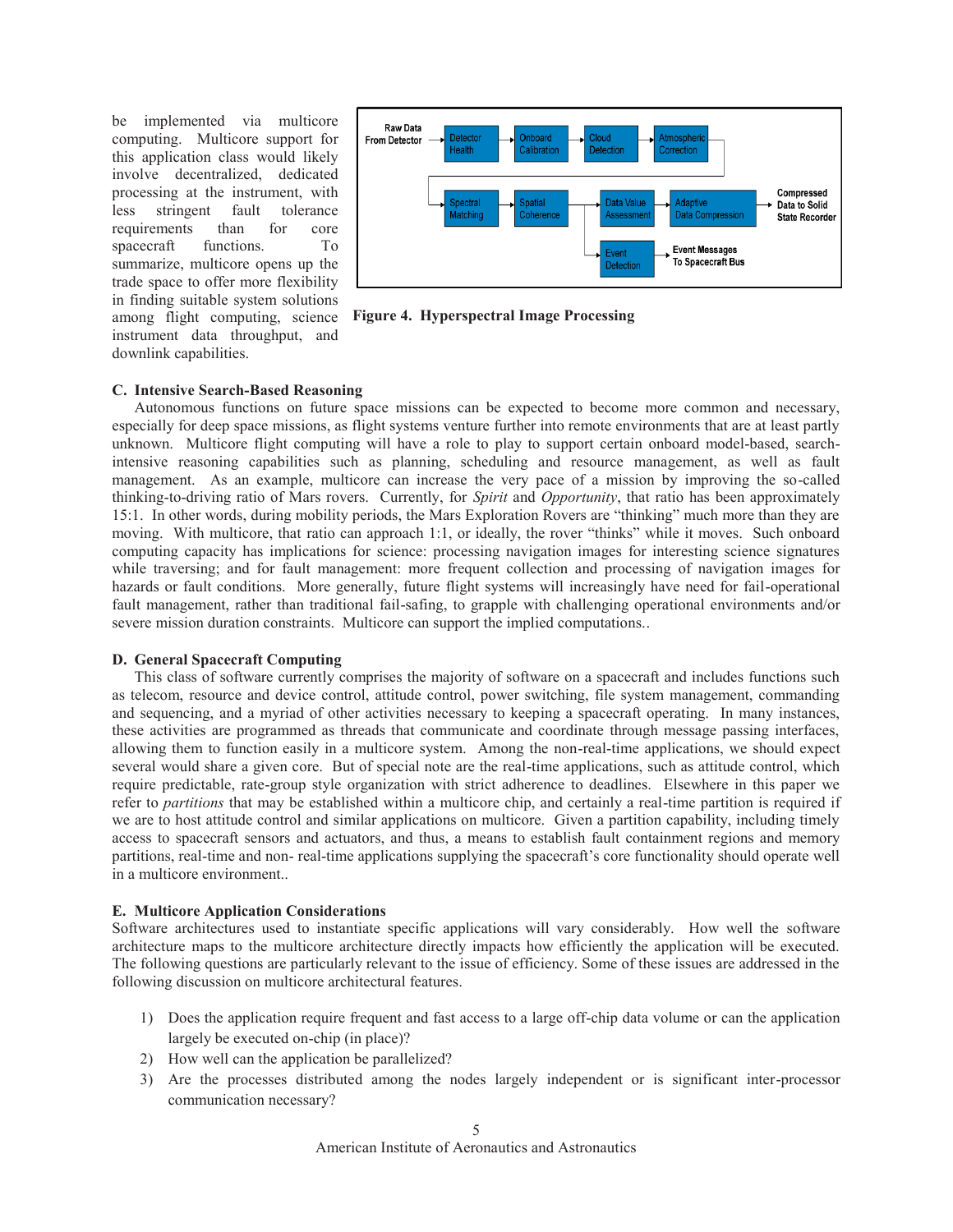- 4) Are these processes identical or heterogeneous?
- 5) Does the application require a dynamic processing (e.g. tasks and memory allocation) model?
- 6) How much processing latency is acceptable?
- 7) Is floating-point processing necessary?

## **III. Key Multicore Architectural Features**

Commercial multicore processor architectures are proliferating at a rapid pace. Applications and processing paradigms drive architectures. As the range of processing applications and requirements expands, so does the span of architectures. In space-based systems, as in any multiprocessing system, they key elements are:

- 1) Processor core instruction set architecture (ISA)
- 2) Heterogeneity vs. Homogeneity of cores
- 3) Number of processor cores
- 4) On-chip Inter-core communication network
- 5) On-chip memory (cache) architecture, size, distribution and access method
- 6) Off-chip memory architecture and interface
- 7) Off-chip bus/network interconnect interface

The specific characteristics of the above key elements will determine the applicability of the processor to realtime systems, scientific parallel processing, large space searches, and model-based analytical processing. Similarly, the inherent robustness of the computer and suitability for application of different fault tolerance techniques is directly determined by these architectural features.

Many currently popular, commercially available multicore processors comprise a small number (2 to 8) of cores based on previous generation unicore processors. The primary advantage of these types of machines is that they require minimal new development both in hardware and software, thus providing a rapid path to market and a familiar software suite at the cost of potential enhancements in efficiency and throughput that might be achieved using newer ISAs and interconnects more tailored to the multicore environment. Provision of a relatively straightforward entry path to multicore computing for both developers and users has given researchers time to begin the process of understanding the potential of multicore computing and to experiment with different approaches. While most of these multicore processors are built around general-purpose ISAs, there are also examples of Digital Signal Processors (DSPs) in this category. DSP ISAs and unicore architectures, having a long history of accommodating multiprocessing architectures such as parallel and systolic arrays, are more easily adapted to the multicore environment and highly efficient multicore DSPs are readily available.

Current state of the art general-purpose multicore processors, such as the Tilera product line, offer many tens of processors with the latest generation machines providing up to 100 cores on a chip. In this case, a custom ISA was developed as well as custom on-chip interconnect. This level of customization enabled high efficiency for the target application area, (video processing) while standard off-chip memory and I/O interfaces allowed relatively straightforward board level product development. As the family moves towards more general-purpose computing, changes in ISA, interconnect, and hardware support for previously software-implemented functions are required, and thus the family architecture is evolving. Other computing system developers are making similar trades as they evolve their product lines to penetrate the growing range of applications and markets.

As users are quickly finding out, the use of multicore machines for unintended applications results in significant, and often unacceptable, losses in efficiency. We have recently experimented with a range of commercial multicore computers; porting a variety of operating systems and applications to these machines and measuring power efficiency and compute throughput and scalability while concurrently analyzing the architectures for fault tolerance capabilities and suitability for use in mission critical and extreme environment applications.

As will be discussed in the following sections, space-based applications require additional unique features at the fundamental semiconductor and circuit technology levels, as well as, at the ISA and architectural levels. Designing multicore processors for space will entail unique architectural trades to accommodate a broad range of unique and general-purpose applications a well as high reliability in extremely challenging environments.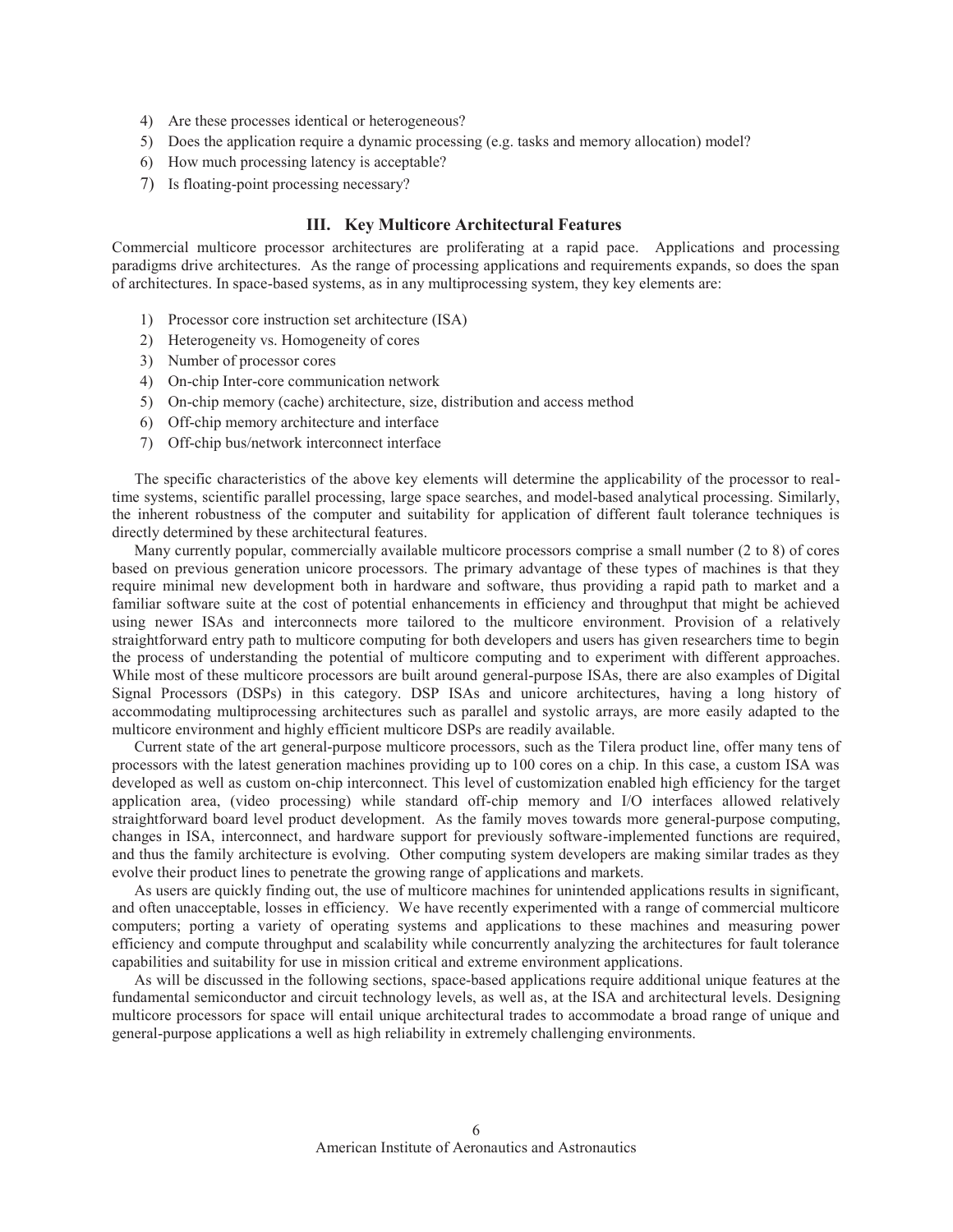# **IV. Desired features of a spaceflight multicore processor**

NASA has been looking at multicore processors as a means to enable advanced mission capabilities and as a way of reducing the size, mass and power of the avionics systems. Currently, mission designers must deploy federated computing systems to provide the sufficient computational power and fault detection, isolation, and recovery (FDIR) functions. Using this approach with standalone processors has significant negative impacts to system complexity, size, weight, and power (SWaP) and increases overall mission cost. Multicore systems have the potential to consolidate computing functions, reduce the number of special purpose FPGAs and maintain fault FDIR functionality, all while dramatically improving computational performance for next generation capabilities.

During an early phase of the Altair crewed Lunar Lander development, the development team investigated deploying a fault tolerant multicore processing architecture. By using the high performance computing capabilities for general automation, vision processing, landing hazard avoidance, Automated Rendezvous and Docking (AR&D), as well as normal Guidance Navigation & Control (GN&C) and Command & Data Handling (C&DH) functions, the team was able to reduce significantly the overall SWaP and provide for future commonality with other systems within the Constellation program. And while this study focused on a crewed mission, these benefits would apply equally to robotic space missions. Currently, several vision based autonomous landing systems providing pinpoint landing, hazard recognition and avoidance, and real time navigation based on terrain analysis are under development for both human and robotic missions. In addition, there are multiple efforts under way aimed at developing autonomous science capabilities and autonomous onboard mission planners for robotic missions based on multicore processor architectures. Using these projects as a basis, the following general features have been defined to be highly desirable in future general-purpose multicore computers. It should be noted that the following paragraphs relate to general-purpose computing solutions, not digital signal processors or other types of specialized



**Figure 5. Notional Multicore Computing System.** 

computing architectures, and that the perspective of the authors is to provide guidance to computing system developers utilizing current or emerging technologies for products to be fielded in the next few (3-6) years. Figure 5 depicts a notional multicore computer system at the board, multicore processor device, and processor core levels. The following discussion explores the desired feature set by type of feature (e.g., performance, fault tolerance) architectural allocation (e.g. processor, memory, I/O), and level of implementation (e.g., processor, system).

## **A. General Performance**

While onboard processing performance requirements can vary substantially from mission to mission, the desired features described below would accommodate most foreseeable applications.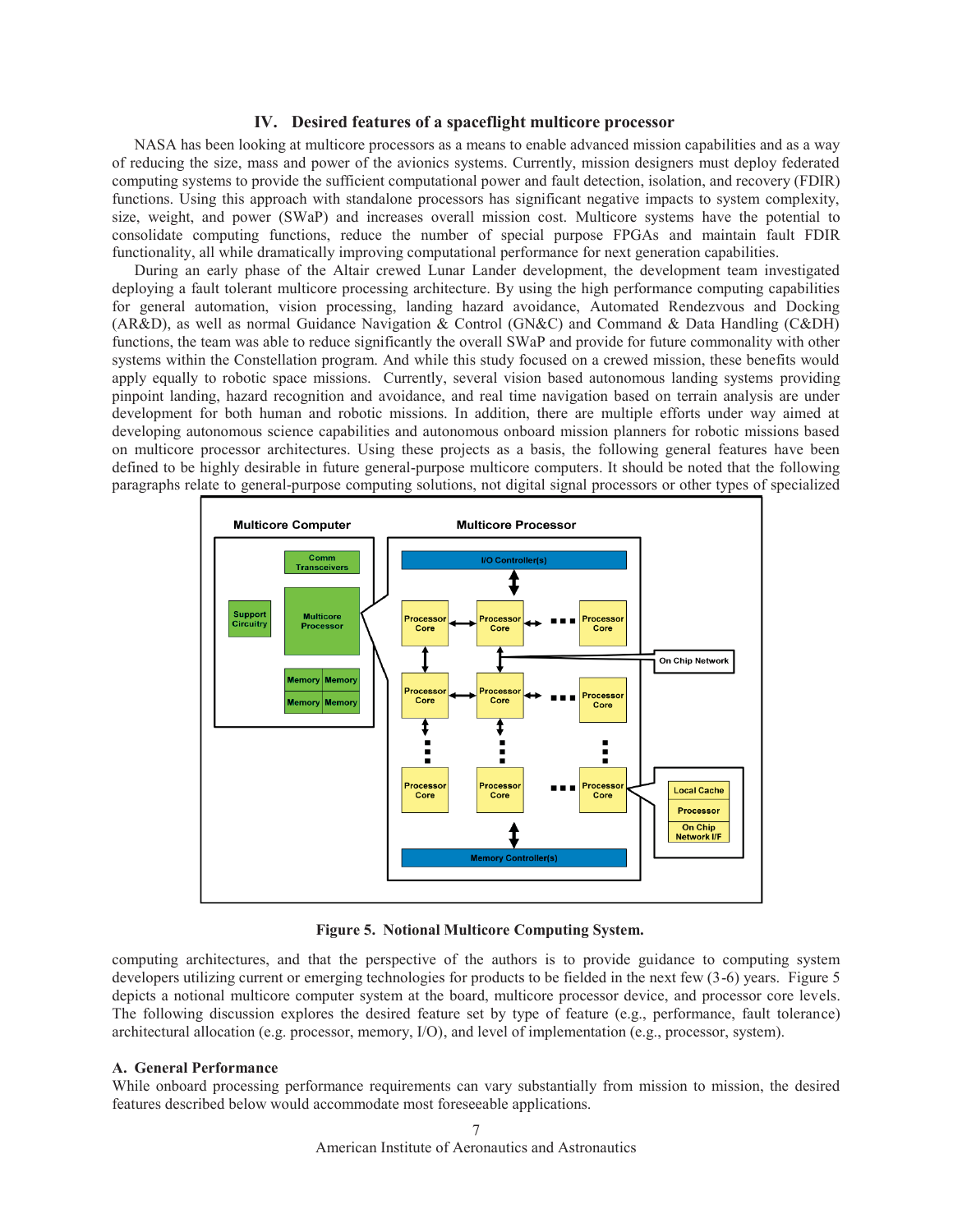## 1) Processing Throughput

The processor should be capable of providing at least 40GOPS and 20GFLOPS (billion floating-point operations per second) throughput to support these highly compute-intensive real time applications. While computing platforms of lesser capability will be of interest to some missions, this high level of computational capacity will provide the most generically useful, cross-mission capability. The computing system design should provide sufficient memory and I/O bandwidth to support this throughput capability.

## 2) Power Management

The processor should be capable of scaling its power and energy consumption with required throughput. For many applications, the required throughput will vary dramatically throughout the mission either due to preplanned mission phasing or because of unexpected events that require immediate response, e.g., real time execution of a model based mission planner due to discovery of a science opportunity or potentially mission threatening hazard. Two modes of power/performance scaling should be made available: clock control and core power up and down. To accommodate real-time events, these mechanisms should respond rapidly, i.e, on the order of microseconds to milliseconds, not seconds. To provide maximum utility in extremely energy constrained missions, the adjustability should be fine grained (i.e., at the level of individual cores and a few megahertz clock rates). Typical spacecraft processors nominally dissipate approximately 5 watts while spacecraft computers will typically dissipate approximately 10 to 15 watts maximum. While somewhat higher power levels are acceptable for some earth orbiting missions, deep space missions are extremely power constrained and expected to become more so in many future missions. Thus, in addition to power scaling as discussed above, the processor design should provide a generally useful operating configuration (at least 1GOP, external memory interface and one high speed external I/O) for not more than 5 watts.

# 3) Processor Core Implementation

The system should, in general, be homogeneous in nature, with the possible exception of cores controlling offchip I/O. Processor cores should all implement the same instruction set. This provides ease of programming, fault tolerance, and space qualification. While custom heterogeneous architectures can provide significantly higher efficiency, the specific application must be very well known and ubiquitous to justify special purpose heterogeneous designs. In the longer term, heterogeneous architectures may become advantageous, but at present this does not seem a winning strategy.

## 4) Internal Interfaces

It is extremely difficult, at this point, to define the optimum architectural tuning point of processing core throughput, memory capacity per core, inter-core network speed or topology, on or off-chip memory, and I/O bandwidth. The optimum architecture will vary dramatically with application. The driving requirement at this time is to enable support of a broad range of applications, and thus, a broad range of architectural tuning points within a given processor and computing system design. In the future, benchmark applications will need to be developed to accurately assess the adequacy of specific architectures against anticipated mission needs. At present, we can, however, state that each processor core should have sufficient local memory, implemented as either local memory or cache, to ensure that the need to access off-board memory for both typical spacecraft applications and for scientific parallel computations (such as are typically performed by cluster computers for ground base science data analysis) is minimized. Similarly, the inter-core interconnect should be sufficiently fast that the need to access off-board memory or I/O does not unduly delay processing in worst case real time scenarios, which might include multiple cores re-loading local memories with new instructions and data. Additionally, we anticipate increasing inter-core message traffic among computations spread over the chip which need to be supported by the interconnect. We expect message-passing to become increasingly important compared to shared memory for general-purpose programs for fault containment reasons as well as simplicity. Strategies such as network partitioning to minimize contention and collisions may be beneficial in some architectures. Use of emerging technologies such as through-silicon-vias and chip stacking may provide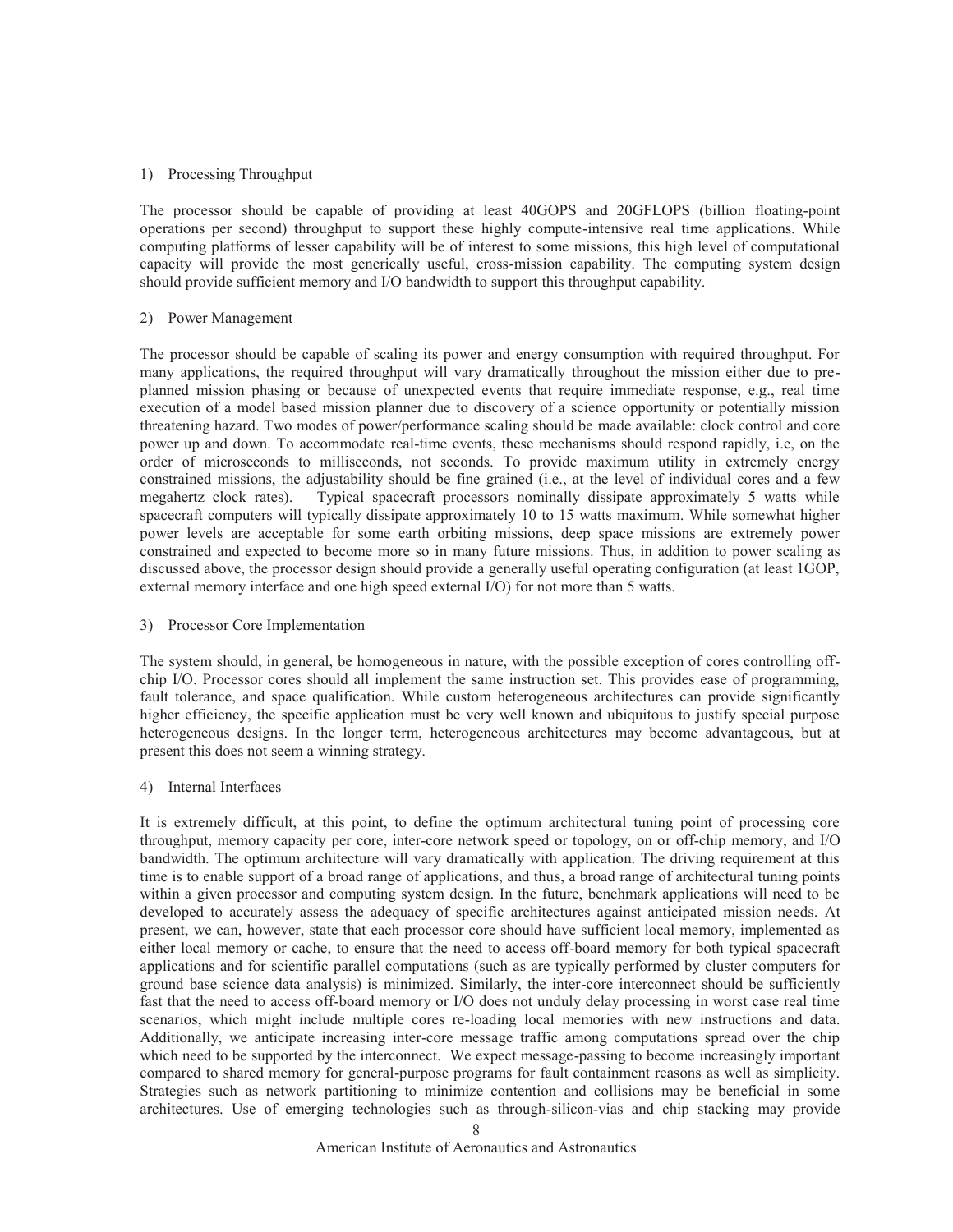considerable flexibility in both local core memory capacities and core interconnect topologies. By similar reasoning, it would seem that provision of multiple memory ports and multiple high speed I/Os distributed about the multicore processor chip would provide the best overall throughput and the highest probability of being able to achieve a balance of processor throughput, memory bandwidth, and I/O for a broad range of applications.

# 5) External Interfaces

As described above, the processor should provide high speed I/O, but it is difficult at this time to specify optimum or prioritized I/O protocols. At the computer system level, however, it is clear that multiple 10Gb/s interfaces, compatible with standard spacecraft and commercial standards, should be provided. The current standards such as 1553B, SpaceWire, and TTGbE (Time Triggered Gigabit Ethernet) will not be sufficient to support future spacecraft requirements, so that while they must be accommodated by some means, a next generation protocol at the 10Gb/s level is needed and the computer design should accommodate easy addition of new interface standards as they become available.

# 6) Time Management

Distribution of "system time" is also a hard requirement for space-based computing systems, both for fault tolerance and for normal operation. To accommodate this requirement, the processor should provide a low latency, deterministic mechanism for distributing system time across the array of processor cores and provide an external interface to synchronize with other local computing systems.

# **B. General Reliability**

The system needs to be fundamentally reliable for long missions. Typical missions can last 10 years or longer, and some missions have lifetimes of 30 years or more. The processor chip and the computer system must provide long life time and high reliability in the space environment. Typical mission environments include low earth orbit, geosynchronous orbit, the lunar and Martian surfaces, and deep interplanetary space. Due to the long life requirements, device packaging, board designs, and packaging implementations, and semiconductor component design and quality are critical.

1) Packaging

Spaceflight electronics packaging requirements are far more demanding than those for most commercial offthe-shelf devices. The packaging must first be able to withstand mechanical stresses during launch, which can generally be handled by good mechanical design. Once on orbit, the thermal environment of space demands that packaging withstand wider temperature extremes and frequent thermal cycles throughout a mission, as well as, provide adequate thermal dissipation in vacuum. Even prior to launch, electronics packaging must also allow detailed inspections during board-level assembly. For large integrated circuits, such as microprocessors, these requirements typically are addressed by using hermetically sealed ceramic column grid array packages.

2) Thermal

While typical ambient or cold plate temperatures are normally within the  $0^{\circ}$  to 40<sup>o</sup>C range, due to the difficulty of establishing good thermal paths, junction temperatures can reach well over 100<sup>o</sup>C. However, cases also exist (i.e. after start up) where a computer must operate near  $0^{\circ}$ C. Component and board level designs must accommodate these wide temperature variations.

3) Ionizing Radiation

The ionizing radiation environment can vary dramatically from mission to mission and can even be highly variable within a single mission. To operate reliably in their intended environment, spaceflight electronics must mitigate both the long term and transient effects of this radiation. Long term effects result from total ionizing dose (TID), which can cause threshold shifts and increases in leakage current. With the possible exception of the Jovian system, the Van Allen Belts and a few other special cases, total ionizing dose has not been a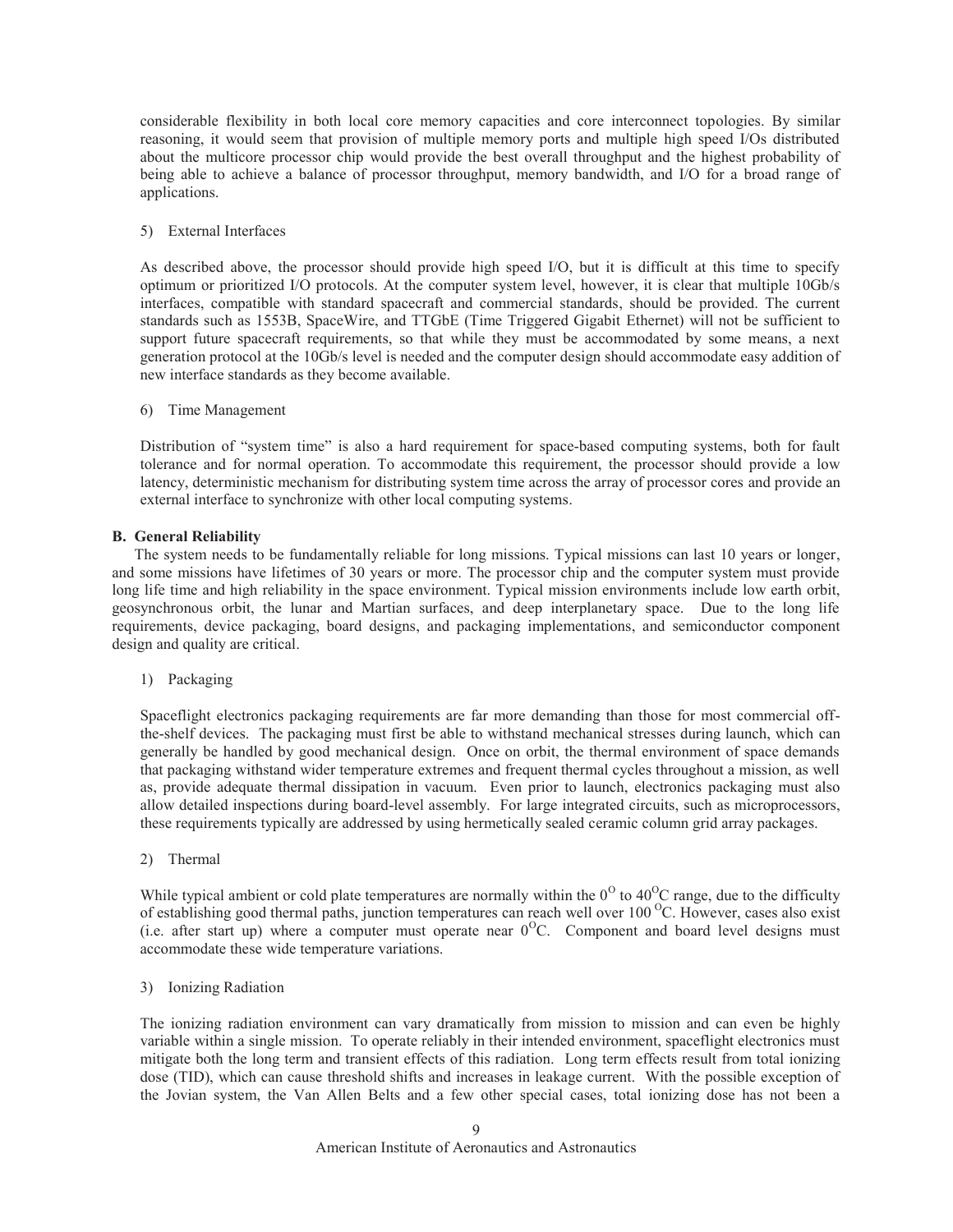significant issue. However, transient single event effects (SEE) can manifest in many ways and can be a major contributor to the unreliability of space computing systems. Single Event Latchup (SEL) is a potentially destructive high current state and, in general, all spaceflight electronics must have immunity to this. Other SEEs include Single Event Upset (SEU), Single Event Transient (SET), and Single Event Functional Interrupt (SEFI), which are non-destructive but can cause either data errors or operational interruptions. Depending on the criticality of the application, a spaceflight computer must also be either prevent or mitigate these effects. While a variety of fault tolerance approaches have been developed to handle these errors, the components themselves should provide high levels of radiation tolerance thereby minimizing reliance on fault tolerance techniques.

## 4) Part Qualification

The system level reliability of spaceflight missions is significantly determined by the reliability of the individual electronic parts. To ensure the high reliability of these parts, qualification programs are required to ensure that the parts are fabricated, assembled, and tested in a controlled manner. These qualification steps call for extensive lot-level testing and inspection steps that go well beyond the standard practice for commercial fabrication processes.

## **C. Fault Isolation and Recovery**

While reliability is preferable to an over-reliance on fault tolerance, the reality is that no component or system is immune to fault induced errors. Highly reliable systems must implement at least some fault tolerance. The fault tolerance measures should, therefore, be inherent in the design of both the processor and the computer system, while imposing minimal overhead in throughput, mass, power, and volume. It is our experience that, if fault tolerance is built into the system from the processor and components through the system level, it is possible to achieve high efficiency levels. But it is also our experience that the converse is true: if fault tolerance is not designed in at the outset, it will be impossible to achieve highly efficient, high coverage fault detection, isolation, location, and recovery.

One of the most important desired features is the ability to hardware partition functions from one another on different cores. This applies to all of the use cases discussed in section II. With the support of super/hypervisor level software, hardware partitioning would allow individual cores to be reloaded, restarted, crash, and contain software errors all without affecting other cores. Mixing science data processing software from different vendors or even loading critical Guidance Navigation & Control software into an adjacent low criticality science processing core would be possible and certifiable. This partitioning allows the software system composability (separation of concerns) benefit of a federated system to be retained while still meeting future mission needs for high performance and lower SWaP avionics. Without the ability to run-time partition cores and system resources, a multicore processer may become just a niche product and not be generally applicable to a wide range of missions.

The processor chip should be designed with fault tolerance of the processor cores and external I/O in mind. This can be done in various ways, but it should be done power efficiently and with minimal operational overhead. At a minimum, the following issues should be considered in developing a fault tolerant machine.

## 1) Error Detection and Correction

Basic fault tolerance mechanisms such as error detection and correction codes should be provided at the processor level, i.e., at the internal chip interconnect and on-chip memories.

## 2) Memory Partitioning

The system should optionally provide the capability to partition memory and I/O such that it is not possible for a core to corrupt memory or I/O that it does not "own". The processor internally, and the computer at the system level, must be able to guarantee this partitioning in the presence of faults. However, there may also be special cases where a set of processors may need to share local memory to optimize performance.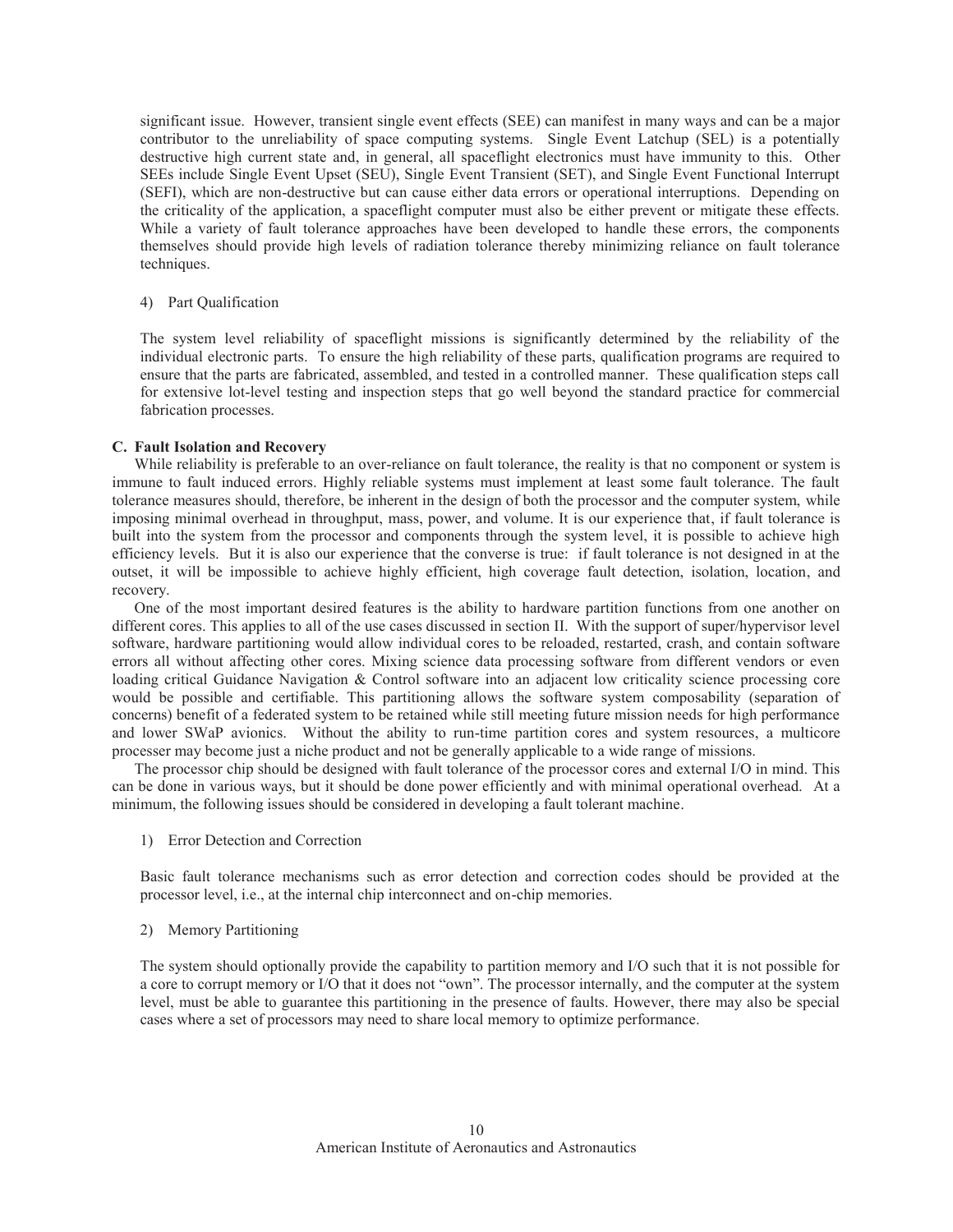#### 3) Scrubbing

The processor and the system should provide some means of detecting and scrubbing latent faults or errors to preclude a buildup of undetected errors that could result in system failure due to an accumulation of errors beyond the ability of the built in fault tolerance to handle.

## 4) Core-to-Core Communication

The processor should be capable of fault tolerantly and efficiently enforcing a message passing interconnect paradigm. If it were possible to achieve high efficiency in a purely message passing interconnect, this would be preferred, but it is not clear that this is the case, especially for certain applications that naturally map well into a shared memory computing model. Thus, a general-purpose processor, in the near term, should provide both modes of communication but be able to guarantee message passing only (i.e., that a processing core cannot, even under fault conditions, write into another processor's memory area) within specified regions of the core array. Similarly, this mechanism should also be extended to external memory and I/O.

#### 5) Internal Redundancy

It is often desirable (or necessary) to implement a multiply redundant fault tolerance scheme such as triple modular redundancy. To support these fault tolerance modes, the processor should provide the ability to tightly synchronize processing cores.

## 6) External Synchronization

It will, for some applications, be necessary to implement redundancy at the system level. Synchronization to an external timing source is therefore also desired at least at the processor level.

## 7) Redundant I/O

Fault tolerance at the spacecraft level requires the spacecraft computer to provide multiply redundant I/O ports. This is at least a computer system level requirement, but depending on architecture, may be required at the processor level as well.

#### 8) External Memory

The computer memory system will require error detection and correction of computer memories. Toleration of whole memory chip failures and multiple bit errors is needed as well.

## **V. Software Considerations**

The efficient and cost-effective development of the software that is to run future multicore systems requires tools. Of course, we still need the usual compiler-linker-loader with standard binary formats for the hardware architecture at hand. But with multicore, we have the additional issue of distributing the programs to the cores that will use them – a possible wrinkle in the loader part of the problem, or possibly addressed through some other facility that communicates with the cores. But whatever the solution, the programmer expects that getting the program into the correct memory cells and moving the code from one core to another will be done handled by functions supplied with the system. We also note that other tools that have become standard, such as languagesensitive editors and platform-aware debuggers, are also expected. These are the minimum.

In particular, the job to be done by debuggers is more complex, and more necessary, than has previously been the case. Simply stated, multicore makes possible more paths through a given collection of code than equivalent code run on a single-core, multi-tasking system. One reason is because task priorities in a single-core system often constrain the order in which a given set of tasks will be allowed to run, while with multicore, priorities among tasks hold only within a single processor. So, if two tasks happen to be running on separate cores, they may interact and their executions interleave in ways unanticipated by the programmer.

Most debugging takes place in a sequential environment. This means that the programmer wants to control, in a repeatable way, the order in which cores as well as tasks will run. The programmer will want to run, and re-run, the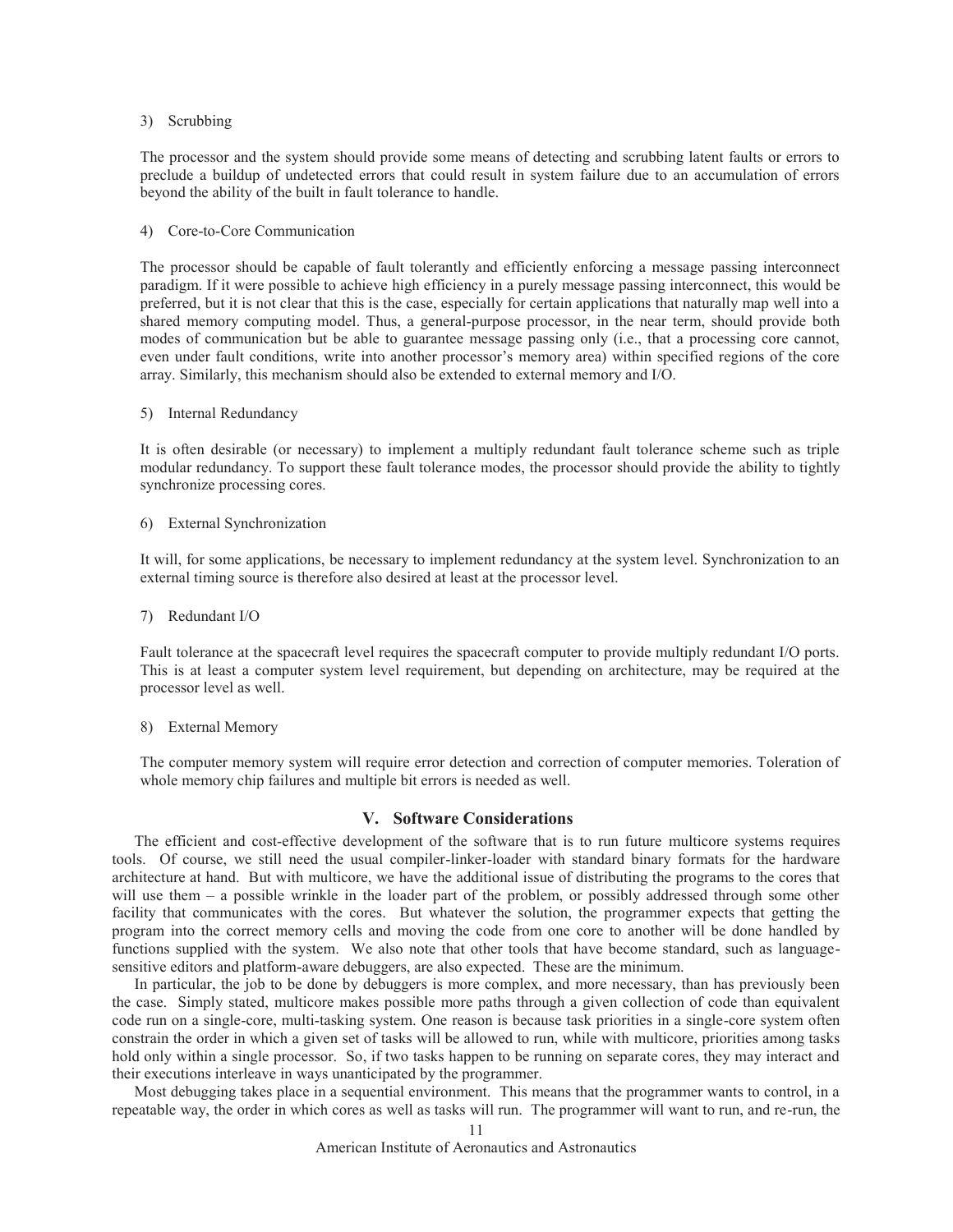same sequence of execution over and over again, to discover his bug. Debuggers are a proven time-saving tool, and in multicore, the situation is certainly no less complex.

Another important tool for code testing is simulation. Multicore simulators, both binary compatible and not, have their costs and uses. But a simulator is essential and is especially useful if it is capable (for the task at hand) of sufficiently accurate performance prediction. More and more, programmers and projects employ simulation for testing code and for testing entire systems. The cost of simulation is much lower than the cost of testing on actual hardware and has become an expectation of developers and managers alike.

Our real challenge is applications with a real-time component. Of course, a real-time operating system is essential, and with libraries for:

- 1) Communication Among Cores, On and Off Board
- 2) Interrupt Handlers
- 3) Memory Allocation (in a distributed environment)
- 4) Device Driver Frameworks
- 5) Time and Timers
- 6) File System Framework
- 7) Logging Support

 This list not meant to be exhaustive and is, in many respects, no different than such a list for a single-core system. Additional elements, depending on hardware architecture, are support for on-chip communication networks and associated communication protocols. And of course, the test of a real-time system is performance: do the tasks meet their deadlines? To answer this question, performance measurement tools will be required.

Finally, standard tools and platforms, such as Eclipse, allow additional tools, languages, and compilers, and all manner of extensions to tools within an interface known to many suppliers. In fact, not adhering to or not utilizing standards where they exist is a negative in the world of software and of computers in general.

## **VI. Long Term Impact of Multicore Processors to Future Missions**

In the longer term, provision of high performance multicore based computers onboard spacecraft, as discussed in section II, will revolutionize robotic (and eventually crewed) space missions. As with terrestrial robotic systems, providing a space robotic system with intelligent autonomy allows the robot to carry out missions on its own with minimal direction from humans. Thus, it can react in a timely manner to unexpected events, integrating goal directed mission planning with situational awareness to quickly determine a course of action without terrestrial intervention. Not only is this capability greatly enhancing of certain missions, improving spacecraft reliability and robustness, hence, science and exploration return, but it is also enabling of whole classes of missions in which it is impractical or impossible to engage human intelligence in time to direct the mission.

Multicore computing will also shift the paradigm for how science information is provided by spacecraft assets. With the availability of increased onboard processing capabilities, future mission concepts can evolve where higher level science data products are returned to earth instead of compressed sensor data, and science of opportunity is pursued as the situation is warranted.

How multicore computing will ultimately be embedded in the spacecraft bus and in the payload is yet to be determined. The computing architectures and paradigms that will emerge over the next 20 years are similarly unknown and will evolve, probably in several directions simultaneously. What is clear, however, is that this is an exciting time for mission designers, scientists, space explorers, and spacecraft system and computer engineers. For the first time in decades, robotic spacecraft will have computing capabilities similar to those enjoyed by terrestrial systems. How creative we are in developing the form of those computing systems and how we put them to use, will determine the extent of the science and exploration we can do in the next 20 years.

# **VII. Conclusion**

Multicore computing offers a significant advance in capabilities over the current state of the art for onboard processing. Several potential application classes have been identified for multicore computing including; (a) high throughput science data processing, (b) short duration real-time burst calculations, (c) intensive search-based reasoning, and (d) general-purpose computing. Several multicore architectural features can influence how well a processor will perform for a given application. However, this paper has identified sets of desired features (general performance, general reliability, and fault isolation and recovery) for a spaceflight multicorer processor that would

> American Institute of Aeronautics and Astronautics 12